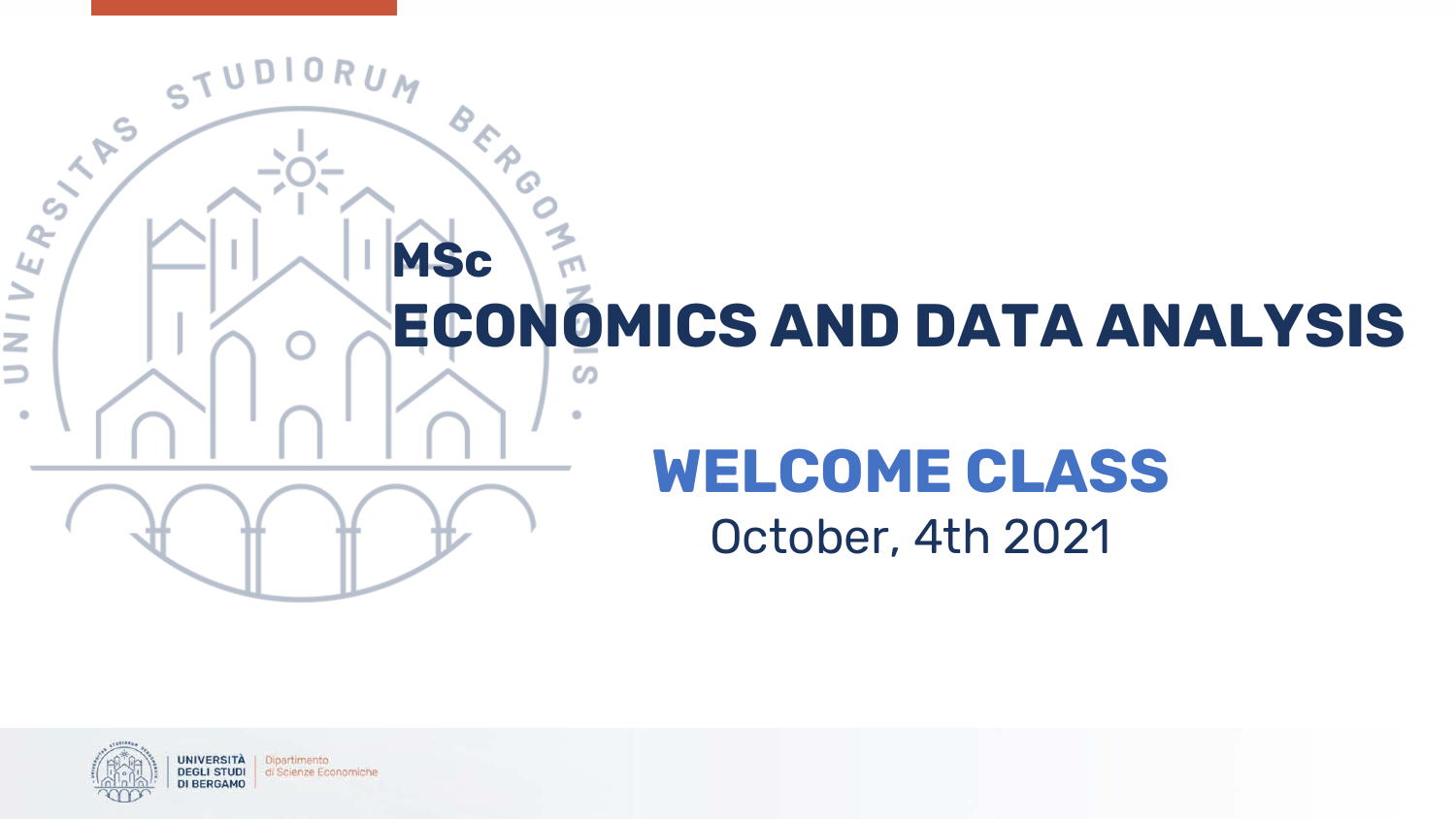# **METHODS of LESSONS 1st TERM 2021-22**

- First-term teaching, for all curricula of the EDA program, is **in presence (dual mode)**. The dual mode consists of the simultaneous holding of the lesson in the presence and remotely.
- Access to the university premises and classrooms is regulated by the **[online booking system](https://logistica.unibg.it/PortaleStudenti/index.php?view=infoapp&include=homepage&_lang=it) [EasyLesson](https://logistica.unibg.it/PortaleStudenti/index.php?view=home&_lang=it)** and through the **EasyUniBg** app available in the [Android](https://play.google.com/store/apps/details?id=it.easystaff.unibg&hl=it) and [Apple](https://apps.apple.com/it/app/easyunibg/id1377664130) stores. (The seat in the class can be booked from 5 days in advance)
- Distance lessons and recording will only be held through **Microsoft Teams**, which you may download for free as part of the [Office365](https://www.unibg.it/avvisi/office-365-studenti-unibg) suite. Recordings are available for *15 days*.
- For any further information please see the web page:

[web page Università di Bergamo](https://en.unibg.it/)

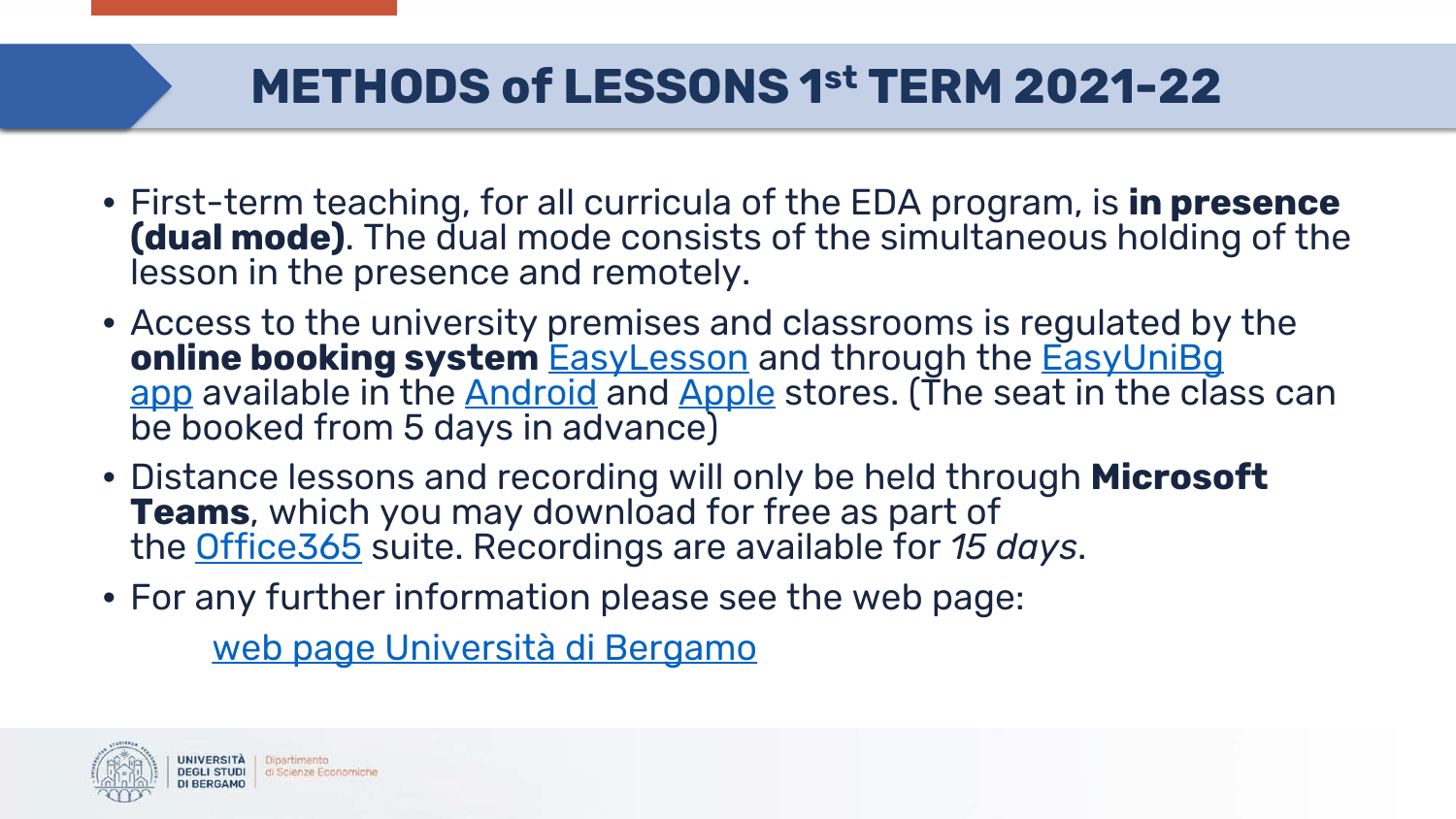### **THREE CURRICULA**

- **1. Economics and Data Analysis (ED)**
- **2. Data Science (DS)**
- **3. European Master in Official Statistics (EMOS)**
- The **ED** and **DS** curricula share most of the courses, with the exception of:
	- **ED** provides three economics courses (Personnel Economics and HR Analytics, Digital Transformations and Policies and Industrial Organization)
	- **DS** offers three courses on data management (Data Management for Communication, Big Data Management, Text Mining and Sentiment Analysis)
- The **EMOS** curriculum is mainly concerned with the empirical economics topics as well as the statistical methods. Differently, from the two previous curricula, the stage at a certificated institution (ISTAT) is compulsory for the program

For further information on EMOS

**Prof. Annamaria Bianchi**



UNIVERSITÀ Dipartimento di Scienze Economiche [annamaria.bianchi@unibg.it](mailto:annamaria.bianchi@unibg.it)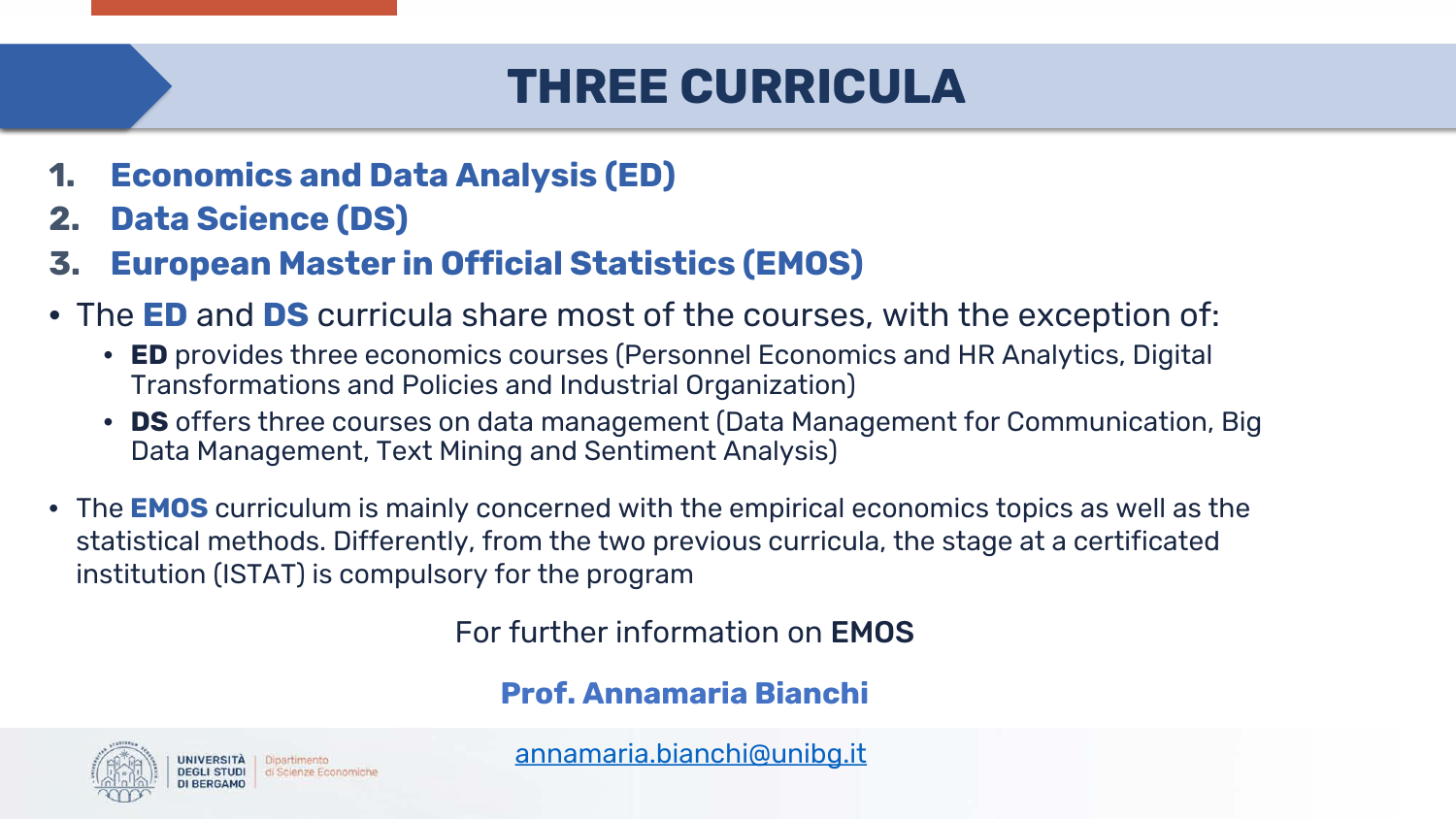#### LM in ECONOMICS AND DATA ANALYSIS (LM-56)

| code             | <b>SSD</b>              | 1st YEAR (a.y. 2020-21)                             |   | CFU | <b>LEZ</b> | sem            | code             | <b>SSD</b>              |
|------------------|-------------------------|-----------------------------------------------------|---|-----|------------|----------------|------------------|-------------------------|
|                  | SECS-S/06-<br>SECS-S/01 | Coding and Machine Learning:                        |   |     |            | А              |                  | SECS-S/06-<br>SECS-S/01 |
| mod1             | SECS-S/06               | Coding for Data Science                             | 6 | 12  | 96         |                | mod1             | SECS-S/06               |
| mod <sub>2</sub> | SECS-S/01               | Machine Learning for Economics                      | 6 |     |            |                | mod <sub>2</sub> | <b>SECS-S/01</b>        |
| 110015-ENG       |                         | SECS-P/05 Advanced Econometrics                     |   | 6   | 48         | 1              | 110015-ENG       | SECS-P/05               |
|                  |                         | SECS-P/01 Advanced Microeconomics                   |   | 9   | 72         | 1              |                  | SECS-P/01               |
| 110010-ENG       |                         | SECS-S/03 Data Production and Analysis              |   | 6   | 48         | 1              | 110010-ENG       | SECS-S/03               |
|                  |                         | SECS-P/01 Advanced Macroeconomics                   |   | 9   | 72         | $\overline{2}$ |                  | SECS-P/01               |
| 149002-ENG       | SECS-P/01               | Empirical Methods in Impact Evaluation              |   | 6   | 48         | $\overline{2}$ | 149002-ENG       | SECS-P/01               |
| 149004-ENG       |                         | SECS-P/02 Personnel Economics and HR Analytics      |   | 6   | 48         | $\overline{2}$ |                  | SECS-S/01               |
|                  | SECS-P/02               | Digital Transformations and Policies                |   | 6   | 48         | $\mathfrak{p}$ |                  | SECS-S/06               |
| 110016-ENG       | SECS-P/06               | Industrial Organization - Applied<br>Microeconomics |   | 6   | 48         | $\overline{2}$ |                  | SECS-S/03               |

|  | rriculum: |  | Data Science (DS) |  |
|--|-----------|--|-------------------|--|
|--|-----------|--|-------------------|--|

| code                 | SSD                     | 1st YEAR (a.y. 2020-21)                                     |              | CFU LEZ | sem            | code             | <b>SSD</b>              | 1st YEAR (a.y. 2020-21)                          | CFU | <b>LEZ</b> | sem            | code       | <b>SSD</b>              | 1st YEAR (a.y. 2020-21)                                       |         | CFU LEZ ser |  |
|----------------------|-------------------------|-------------------------------------------------------------|--------------|---------|----------------|------------------|-------------------------|--------------------------------------------------|-----|------------|----------------|------------|-------------------------|---------------------------------------------------------------|---------|-------------|--|
|                      | SECS-S/06-<br>SECS-S/01 | Coding and Machine Learning:                                |              |         |                |                  | SECS-S/06-<br>SECS-S/01 | Coding and Machine Learning:                     |     |            |                |            | SECS-S/06-<br>SECS-S/01 | Coding and Machine Learning:                                  |         |             |  |
| mod1                 | SECS-S/06               | Coding for Data Science                                     | 12           | 96      |                | mod <sup>o</sup> | SECS-S/06               | Coding for Data Science                          |     | 96         |                | mod1       | <b>SECS-S/06</b>        | Coding for Data Science                                       | 12      | 96          |  |
| mod <sub>2</sub>     | SECS-S/01               | Machine Learning for Economics                              |              |         |                | mod:             | SECS-S/01               | Machine Learning for Economics                   |     |            |                | mod2       | SECS-S/01               | Machine Learning for Economics                                |         |             |  |
|                      |                         | 110015-ENG   SECS-P/05 Advanced Econometrics                |              |         |                | 110015-ENG       |                         | SECS-P/05 Advanced Econometrics                  |     | 48         |                |            |                         | 110015-ENG   SECS-P/05   Advanced Econometrics                | 6       | 48          |  |
|                      |                         | SECS-P/01 Advanced Microeconomics                           |              | 72      |                |                  |                         | SECS-P/01 Advanced Microeconomics                |     | 72         |                | 910002-ENG | IUS/04                  | Markets and Companies Law                                     | 6       | 48          |  |
|                      |                         | 110010-ENG SECS-S/03 Data Production and Analysis           | $\epsilon$   | 4٤      |                | 110010-ENG       |                         | SECS-S/03 Data Production and Analysis           | o   | 48         |                |            |                         | 110010-ENG SECS-S/03 Data Production and Analysis             | 6       | 48          |  |
|                      |                         | SECS-P/01 Advanced Macroeconomics                           | $\circ$      | 72      |                |                  |                         | SECS-P/01 Advanced Macroeconomics                |     | 72         |                |            |                         | SECS-P/01 Advanced Macroeconomics                             | $\circ$ | 72          |  |
|                      |                         | 149002-ENG SECS-P/01 Empirical Methods in Impact Evaluation | -6           | 48      | $\overline{2}$ | 149002-ENG       |                         | SECS-P/01 Empirical Methods in Impact Evaluation | o   | 48         | $\overline{2}$ |            |                         | 149002-ENG   SECS-P/01 Empirical Methods in Impact Evaluation | -6      | 48          |  |
|                      |                         | 149004-ENG SECS-P/02 Personnel Economics and HR Analytics   | <sup>6</sup> |         |                |                  |                         | SECS-S/01 Data Management for Communication      | 6   | 48         | $\overline{2}$ |            |                         | 149004-ENG SECS-P/02 Personnel Economics and HR Analytics     | 6       | 48          |  |
|                      |                         | SECS-P/02 Digital Transformations and Policies              |              |         |                |                  |                         | SECS-S/06 Big Data Management                    |     | 48         |                |            |                         | SECS-P/02 Digital Transformations and Policies                | 6       | 48          |  |
| 110016-ENG SECS-P/06 |                         | Industrial Organization - Applied<br>Microeconomics         | -6           | 48      |                |                  |                         | SECS-S/03 Text Mining and Sentiment Analysis     | o   | 48         |                |            |                         | SECS-S/03 Text Mining and Sentiment Analysis                  | 6       | 48          |  |
|                      |                         | total First year credits                                    | 66           |         |                |                  |                         | total First year credits                         | 66  |            |                |            |                         | total First year credits                                      | 63      |             |  |

| code       | <b>SSD</b> | 2nd YEAR (a.y. 2021-22)                       |    | CFU   LEZ   sem |  | code       | <b>SSD</b>    | 2nd YEAR (a.y. 2021-22)                         |    | CFU LEZ sem |  | code       | <b>SSD</b>           | 2nd YEAR (a.y. 2021-22)                                                                                       |
|------------|------------|-----------------------------------------------|----|-----------------|--|------------|---------------|-------------------------------------------------|----|-------------|--|------------|----------------------|---------------------------------------------------------------------------------------------------------------|
| 910002-ENG | IUS/04     | Markets and Companies Law                     |    | 48              |  | 910002-ENG | <b>IUS/04</b> | Markets and Companies Law                       |    | 48          |  |            | 910001-ENG SECS-S/01 | Probability and Statistics for Business and<br>Finance - advanced                                             |
|            |            | 149006-ENG SECS-P/02 European Economic Policy |    | 48              |  |            |               | 149006-ENG   SECS-P/02 European Economic Policy |    | 48          |  |            |                      | 149006-ENG   SECS-P/02 European Economic Policy                                                               |
| 910006-ENG |            | Financial Investment and Corporate Finance    | 12 | 96              |  |            | SECS-P/11     | Financial Investment and Corporate Finance      | 12 | 96          |  |            |                      | SECS-P/11 Financial Investment and Corporate Finand                                                           |
|            |            | scelta libera - Elective courses              | 12 |                 |  |            |               | scelta libera - Elective courses                | 12 |             |  |            |                      | 134005-ENG SECS-S/03 Statistics for Management<br>SECS-S/01 Data Management for Communication<br>(SCELTA TRA) |
| 149001-ENG |            | Prova finale - Final dissertation             | 18 |                 |  | 149001-ENG |               | Prova finale - Final dissertation               |    |             |  | 110020-ENG | <b>NN</b>            | Internship Official Statistcs (internship at                                                                  |
|            |            | total Second vear credits                     | 54 |                 |  |            |               | total Second vear credits                       | 54 |             |  | 149001-ENG |                      | Prova finale - Final dissertation on Official<br>Statistics issues                                            |
|            |            |                                               |    |                 |  |            |               |                                                 |    |             |  |            |                      | total Second year cred                                                                                        |

TOTAL CREDITS 120 TOTAL CREDITS 120

#### curriculum: Economics and Data Analysis (ED) curriculum: Data Science (DS) curriculum: Curriculum: European Master in Official Statistics (EMOS)

| code             | <b>SSD</b>                     | 1st YEAR (a.y. 2020-21)                                  |  |            | CFU LEZ sem |                | code             | <b>SSD</b>              | 1st YEAR (a.y. 2020-21)                          | <b>CFU</b> | LEZ | sem            | code             | <b>SSD</b>              | 1st YEAR (a.y. 2020-21)                                     | CFU | <b>LEZ</b> |  |
|------------------|--------------------------------|----------------------------------------------------------|--|------------|-------------|----------------|------------------|-------------------------|--------------------------------------------------|------------|-----|----------------|------------------|-------------------------|-------------------------------------------------------------|-----|------------|--|
|                  | SECS-S/06-<br>SECS-S/01        | Coding and Machine Learning:                             |  |            |             |                |                  | SECS-S/06-<br>SECS-S/01 | Coding and Machine Learning:                     |            |     |                |                  | SECS-S/06-<br>SECS-S/01 | Coding and Machine Learning:                                |     |            |  |
| mod <sup>.</sup> | SECS-S/06                      | Coding for Data Science                                  |  | 12         | 96          |                | mod′             | SECS-S/06               | Coding for Data Science                          |            | 96  |                | mod1             | SECS-S/06               | Coding for Data Science                                     | 12  | 96         |  |
| mod <sub>2</sub> | SECS-S/01                      | Machine Learning for Economics                           |  |            |             |                | mod <sub>2</sub> | SECS-S/0                | Machine Learning for Economics                   |            |     |                | mod <sub>2</sub> | SECS-S/01               | Machine Learning for Economics                              |     |            |  |
| 015-ENG          |                                | SECS-P/05 Advanced Econometrics                          |  | 6          |             |                | 110015-ENG       |                         | SECS-P/05 Advanced Econometrics                  |            | 48  |                | 110015-ENG       |                         | SECS-P/05 Advanced Econometrics                             |     | 48         |  |
|                  |                                | SECS-P/01 Advanced Microeconomics                        |  |            | 72          |                |                  |                         | SECS-P/01 Advanced Microeconomics                |            | 72  |                | 910002-ENG       | IUS/04                  | Markets and Companies Law                                   |     |            |  |
| 010-ENG          |                                | SECS-S/03 Data Production and Analysis                   |  | $\epsilon$ |             |                | 110010-ENG       |                         | SECS-S/03 Data Production and Analysis           |            | 48  |                |                  |                         | 110010-ENG SECS-S/03 Data Production and Analysis           |     |            |  |
|                  |                                | SECS-P/01 Advanced Macroeconomics                        |  | $\circ$    | 72          |                |                  |                         | SECS-P/01 Advanced Macroeconomics                | c          | 72  |                |                  |                         | SECS-P/01 Advanced Macroeconomics                           |     | 72         |  |
|                  |                                | 002-ENG SECS-P/01 Empirical Methods in Impact Evaluation |  | 6          |             | $\overline{2}$ | 149002-ENG       |                         | SECS-P/01 Empirical Methods in Impact Evaluation | 6          | 48  | $\overline{2}$ |                  |                         | 149002-ENG SECS-P/01 Empirical Methods in Impact Evaluation | -6  | 48         |  |
|                  |                                | 004-ENG SECS-P/02 Personnel Economics and HR Analytics   |  | -6         |             |                |                  |                         | SECS-S/01 Data Management for Communication      |            | 48  | $\overline{2}$ |                  |                         | 149004-ENG SECS-P/02 Personnel Economics and HR Analytics   | ∩   |            |  |
|                  |                                | SECS-P/02 Digital Transformations and Policies           |  | 6          |             |                |                  |                         | SECS-S/06 Big Data Management                    |            | 48  |                |                  |                         | SECS-P/02 Digital Transformations and Policies              |     | 48         |  |
|                  | 016-ENG SECS-P/06              | Industrial Organization - Applied<br>Microeconomics      |  | 6          | 48          |                |                  |                         | SECS-S/03 Text Mining and Sentiment Analysis     | o          | 48  |                |                  |                         | SECS-S/03 Text Mining and Sentiment Analysis                | -6  | 48         |  |
|                  | total First year credits<br>66 |                                                          |  |            |             |                |                  |                         | total First year credits                         | 66         |     |                |                  |                         | total First year credits                                    | 63. |            |  |

| code    | <b>SSD</b>                                                     | 2nd YEAR (a.y. 2021-22)                    |                 | CFU LEZ sem     |  | code       | <b>SSD</b> | 2nd YEAR (a.y. 2021-22)                         |    | CFU LEZ sem |  | code                 | SSD       | 2nd YEAR (a.y. 2021-22)                                                                                       |    |    | CFU LEZ sem |
|---------|----------------------------------------------------------------|--------------------------------------------|-----------------|-----------------|--|------------|------------|-------------------------------------------------|----|-------------|--|----------------------|-----------|---------------------------------------------------------------------------------------------------------------|----|----|-------------|
| 002-ENG | IUS/04                                                         | Markets and Companies Law                  |                 | 48 1            |  | 910002-ENG | IUS/04     | Markets and Companies Law                       |    | 48          |  | 910001-ENG SECS-S/01 |           | Probability and Statistics for Business and<br>Finance - advanced                                             |    | 72 |             |
|         |                                                                | 006-ENG SECS-P/02 European Economic Policy |                 |                 |  |            |            | 149006-ENG   SECS-P/02 European Economic Policy |    | 48          |  |                      |           | 149006-ENG SECS-P/02 European Economic Policy                                                                 |    | 48 |             |
| 006-ENG |                                                                | Financial Investment and Corporate Finance | 12              | 96 <sup>1</sup> |  |            | SECS-P/11  | Financial Investment and Corporate Finance      | 12 | 96          |  |                      |           | SECS-P/11 Financial Investment and Corporate Finance                                                          | 12 | 96 |             |
|         |                                                                | scelta libera - Elective courses           | 10 <sub>1</sub> |                 |  |            |            | scelta libera - Elective courses                |    |             |  |                      |           | 134005-ENG SECS-S/03 Statistics for Management<br>SECS-S/01 Data Management for Communication<br>(SCELTA TRA) |    | 48 |             |
| 001-ENG |                                                                |                                            | 18              |                 |  | 149001-ENG |            | Prova finale - Final dissertation               |    |             |  | 110020-ENG           | <b>NN</b> | Internship Official Statistcs (internship at                                                                  |    |    |             |
|         | Prova finale - Final dissertation<br>total Second year credits |                                            | 54              |                 |  |            |            | total Second year credits                       |    |             |  | 149001-ENG           |           | Prova finale - Final dissertation on Official<br><b>Statistics issues</b>                                     | 18 |    |             |

total Second year credits 57

TOTAL CREDITS 120

*EXTRACURR. cfu per LABEL EMOS: Thematic Activities 6*

| *THESIS PACKAGES per LABEL EMOS (tot. 42 cfu):<br>anno |            |                                      |                                                                                                |  |                   |  |  |  |  |  |  |  |  |
|--------------------------------------------------------|------------|--------------------------------------|------------------------------------------------------------------------------------------------|--|-------------------|--|--|--|--|--|--|--|--|
|                                                        | 110026-ENG | <b>SECS-S/01</b><br><b>SECS-S/06</b> | Coding and Machine Learning                                                                    |  | $12 \overline{ }$ |  |  |  |  |  |  |  |  |
|                                                        | 110021-ENG | <b>NN</b>                            | Thematic Activities Official Statistics 1(<br>Spring/Summer School EMOS<br>Network/WEBINAIRS)  |  | 3                 |  |  |  |  |  |  |  |  |
|                                                        | 110020-ENG | <b>NN</b>                            | Internship Official Statistcs (internship at<br>NSI)                                           |  | 6                 |  |  |  |  |  |  |  |  |
|                                                        | 110100-ENG |                                      | Prova finale - Final dissertation on Official<br><b>Statistics issues</b>                      |  | 18                |  |  |  |  |  |  |  |  |
|                                                        | 110022-ENG | <b>NN</b>                            | Thematic Activities Official Statistics 2 (<br>Spring/Summer School EMOS<br>Network/WEBINAIRS) |  |                   |  |  |  |  |  |  |  |  |

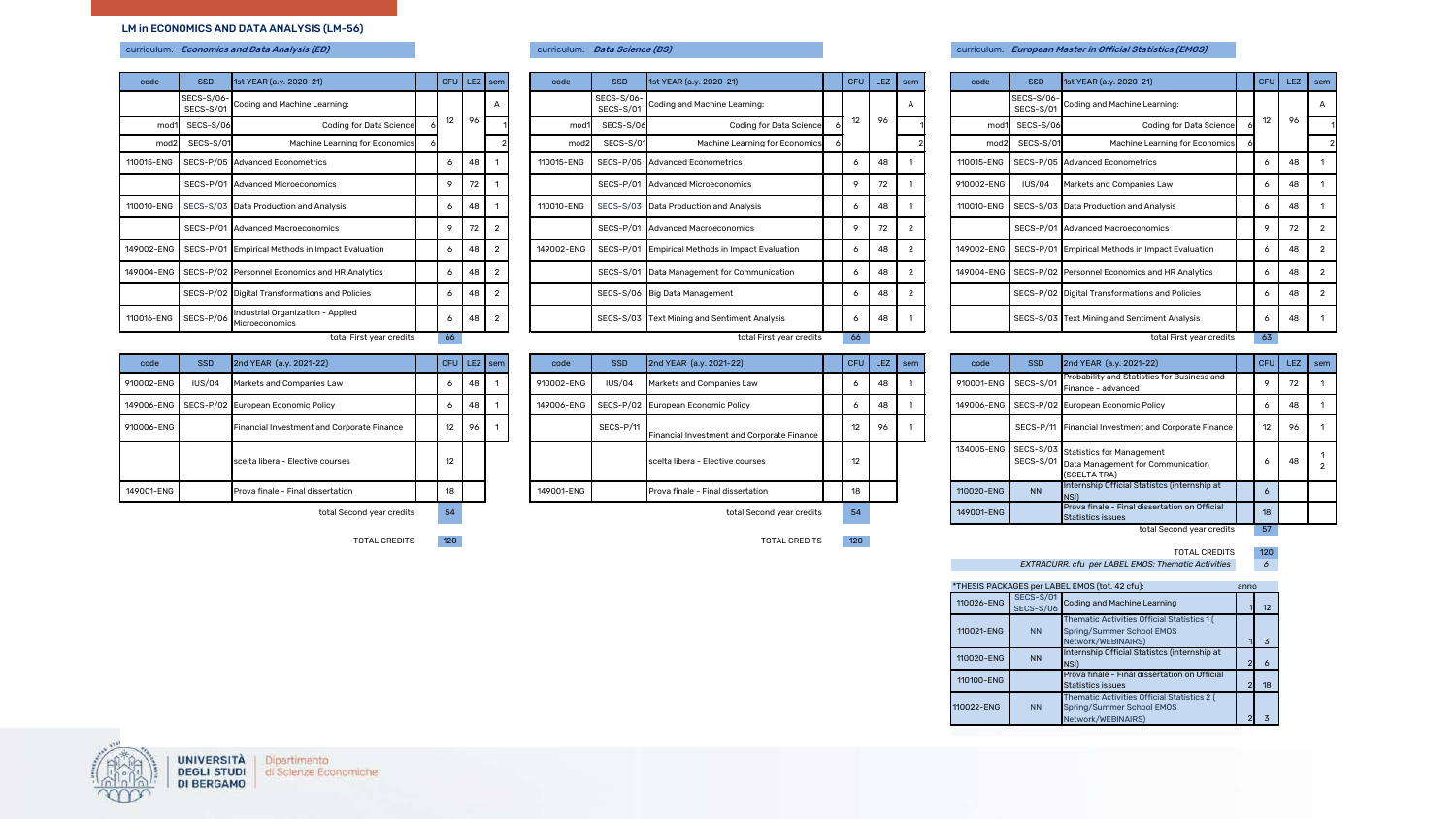### **CRASH COURSES**

- Crash Courses are provided remotely by the Microsoft Teams platform
- **Math for Economics** Prof. Alessandro Vaglio
- 12 hours, from September, 21<sup>st</sup>, 2021
- **Statistics** Prof. Ilia Negri
- 15 hours, from September, 21st ,2021
- **Introduction to STATA** Dott. Pedro Trivin Garcia
- 15 hours, from October, 5<sup>th</sup>, 2021

For further information and the links: [web page EDA "How to" --> For prospective students](https://ls-eda.unibg.it/en/how/prospective-student) and on the MOODLE platform

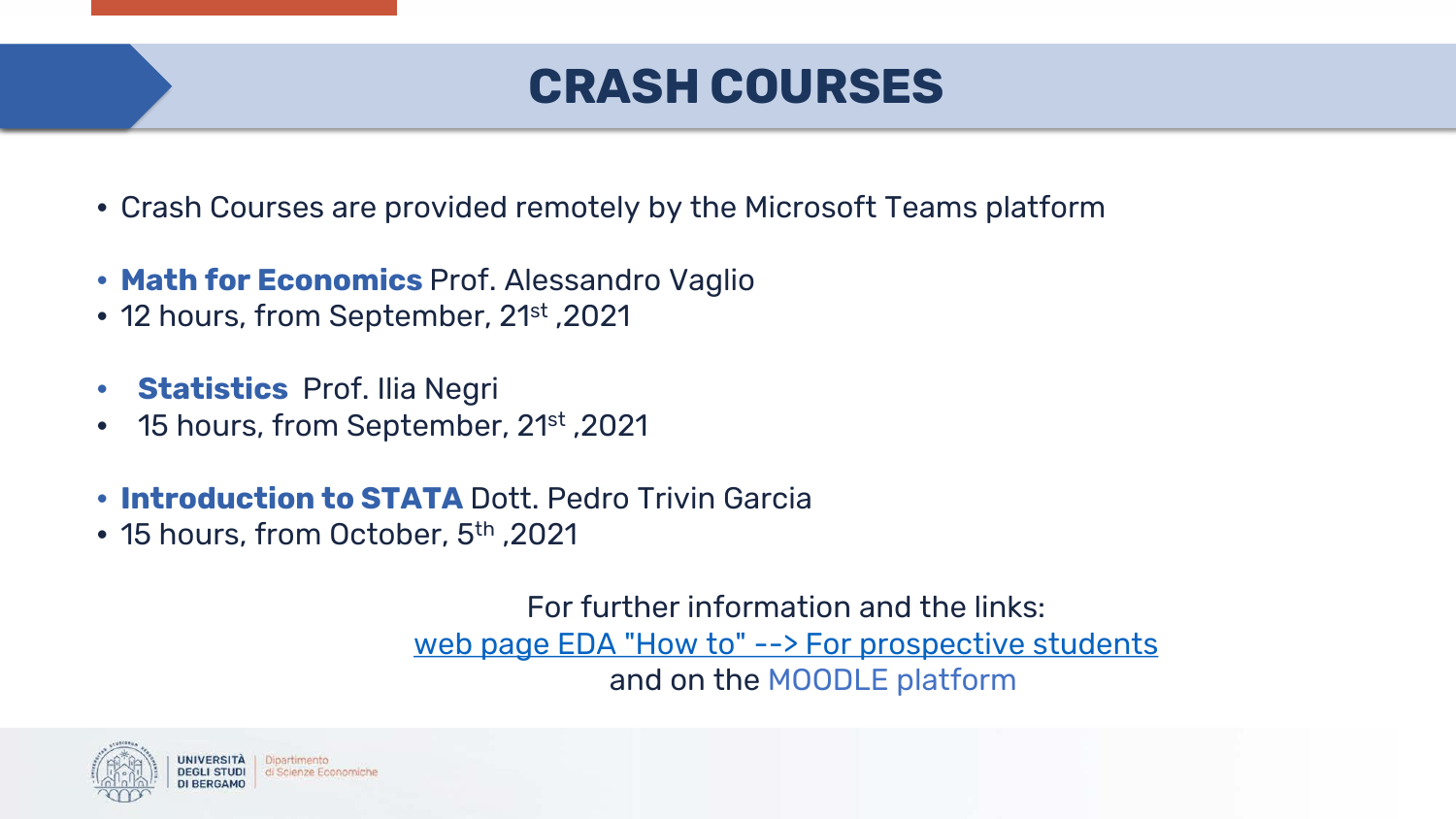# **INTERNATIONAL OPPORTUNITIES (1)**

- Double Degree with MSc Economics European Economic Integration" (Trier University)
	- 2 years of study (four terms) = 120 CFU
	- 1st year at Bergamo University EDA, *curricula ED + DS*: 60 CFU
	- 2<sup>nd</sup> year at Trier University (Germany): 30 CFU exams + 30 CFU final dissertation
	- Max 5 students of the EDA program per a.y., subject to selection.
	- Requirements: at least 12 CFU at the moment of submitting the application and 60CFU before September 2022. Applications by the end of April.
	- Selection based on number of CFU, the average of the marks, CV, motivation letter and interview.

For further information: *[Web page EDA: Opportunities --> Double Degree](https://ls-eda.unibg.it/en/opportunities/double-degree-program)*

### **Prof. Elena Cefis**

International practices coordinator elena.cefis@unibg.it

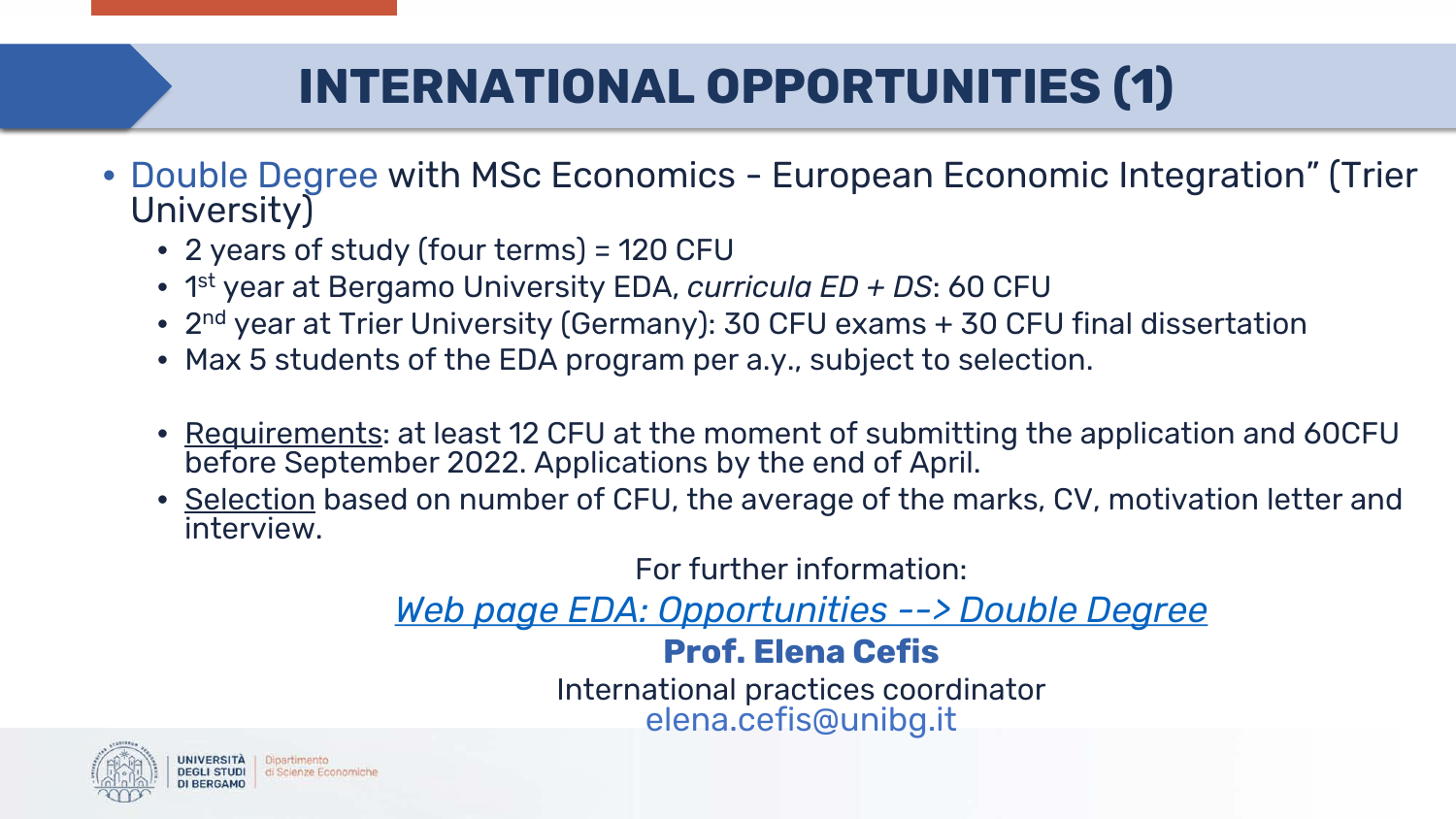### **INTERNATIONAL OPPORTUNITIES (2)**

• **Erasmus scholarship**

### • **Erasmus program:** e.g.:

- Maastricht University (The Netherlands)
- Universität Augsburg (Germany)
- ESC Clermont, Graduate School of Management (France)
- EDC Paris Business School (France)
- Ulster Business School (United Kingdom)
- Geneva School of Economics and Management (Switzerland)

For further information:

[web page Università di Bergamo: Global --> Erasmus +](https://en.unibg.it/global/going-abroad/erasmus)

### **Prof. Mara Grasseni**

mara.grasseni@unibg.it

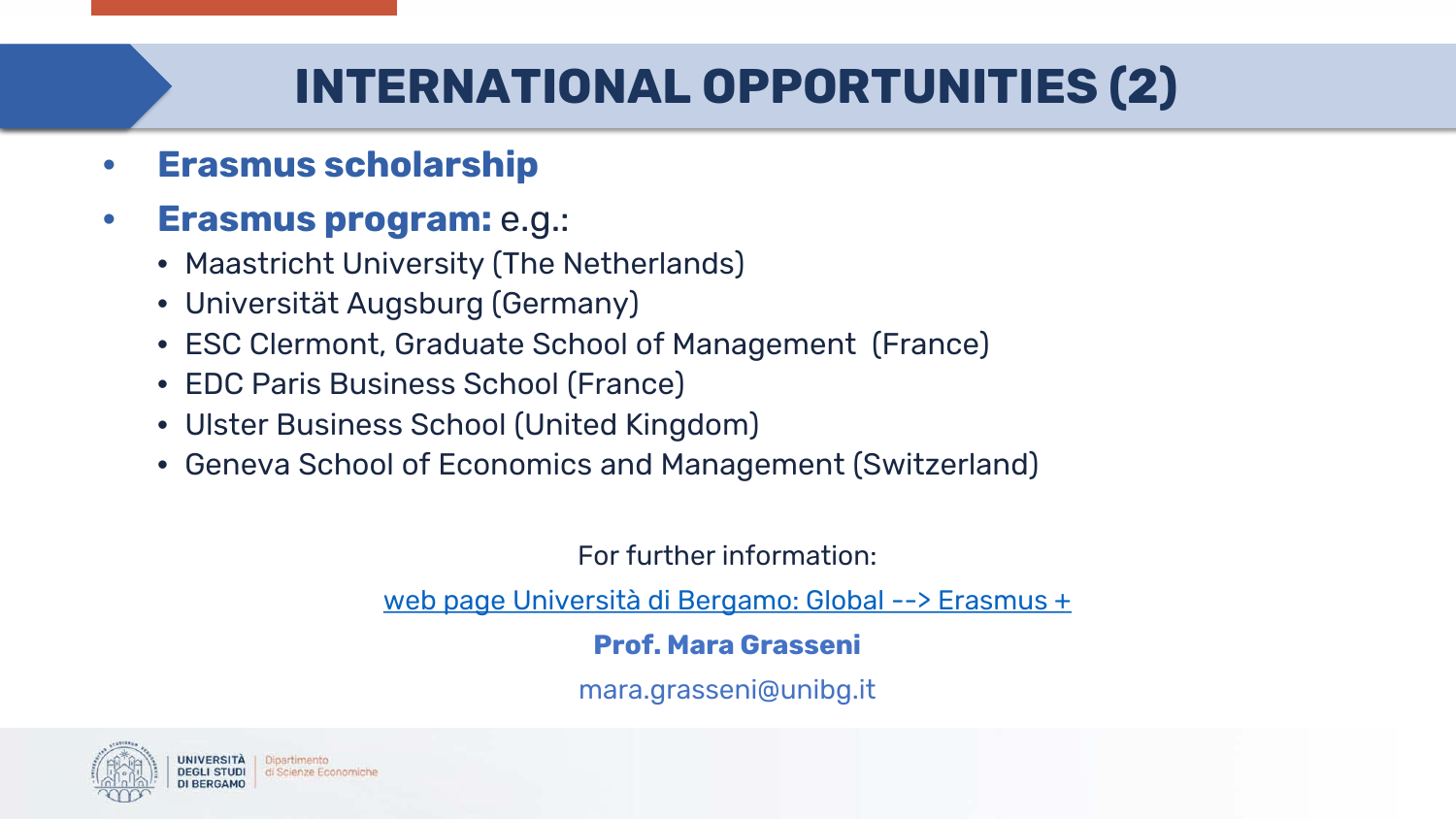### **OPPORTUNITIES: INTERNSHIPS**

- Learning process is enhanced by direct involvement of the students in **internship/stage**. It is geared toward the choice of the professional path and to the knowledge of the job market.
- Curricular internships and extra-curricular internships
- **Private Sector**: UBI Banca, inTwig, GEFRAN spa, Compass Lexicon, …
- **Public Sector**: ISTAT, Istituto per la Ricerca Sociale (IRS), …

For further information: [web page EDA: "Opportunities" --> Internship](https://ls-eda.unibg.it/en/opportunities/internships) Prof. Davide Scotti Internship coordinator davide.scotti@unibg.it

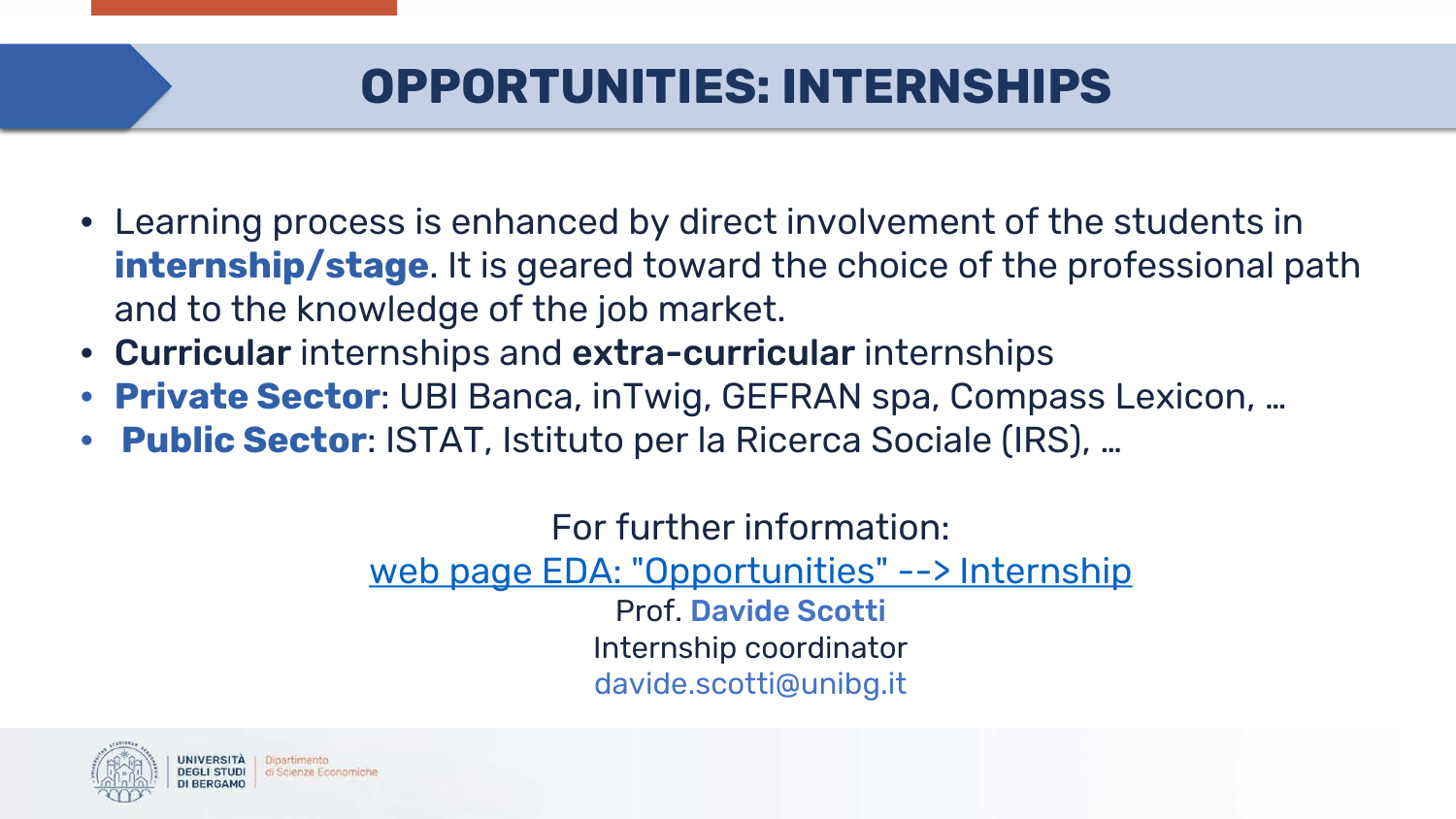# **LEARNING ACTIVITIES (1)**

The *"Fly Higher"* program develops competencies, via educational activities inside and outside the classroom, that promote extra-skills and soft-skills, for a selected number of students.

For the a.y. 2021-22

- Towards the SAS Certification 1 CFU
- Advanced Report writing ENG 2CFU
- Public speaking ENG 1CFU
- Hackathon 2CFU
- Entrepreneurial skills 1CFU
- Worklab: European CV, presentation letters, job market interview …. -1 CFU

For further information:

[Web page EDA: "Studying" --> Learning Activities](https://ls-eda.unibg.it/en/studying/learning-activities)

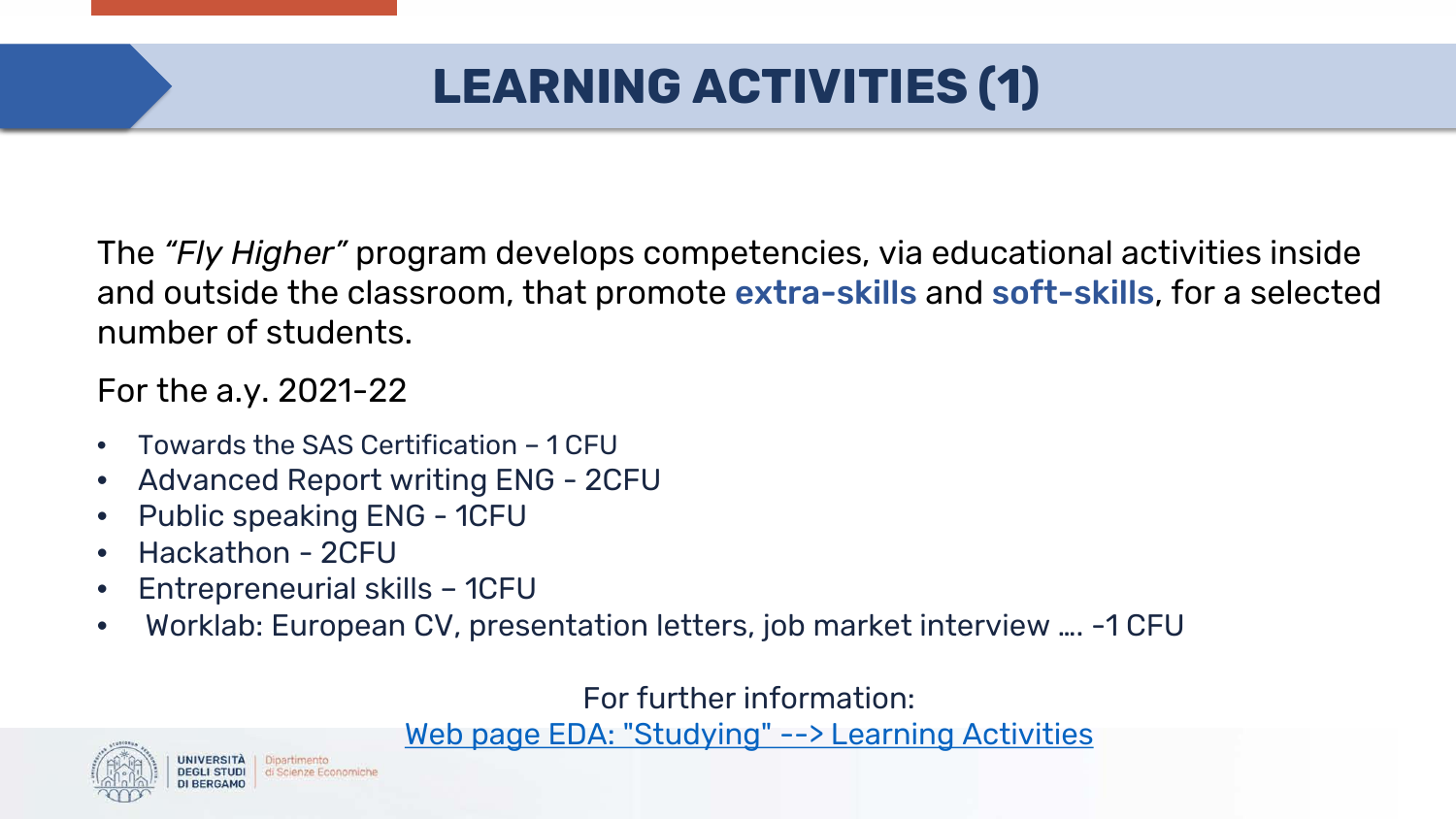# **LEARNING ACTIVITIES (2)**

### • **Summer School in Applied Health Econometrics and Health Policy**

- 3 CFU
- July, 15-23th, 2022
- 4 scolarships for the EDA students
- **Seminars** offered by the Department given by scholars with international standings
- **Workshops**: e.g.
	- Workshop on Advances in Industrial Organization
	- UniBg Experimental Microeconomics Summer Workshop



Dipartimento di Scienze Economiche